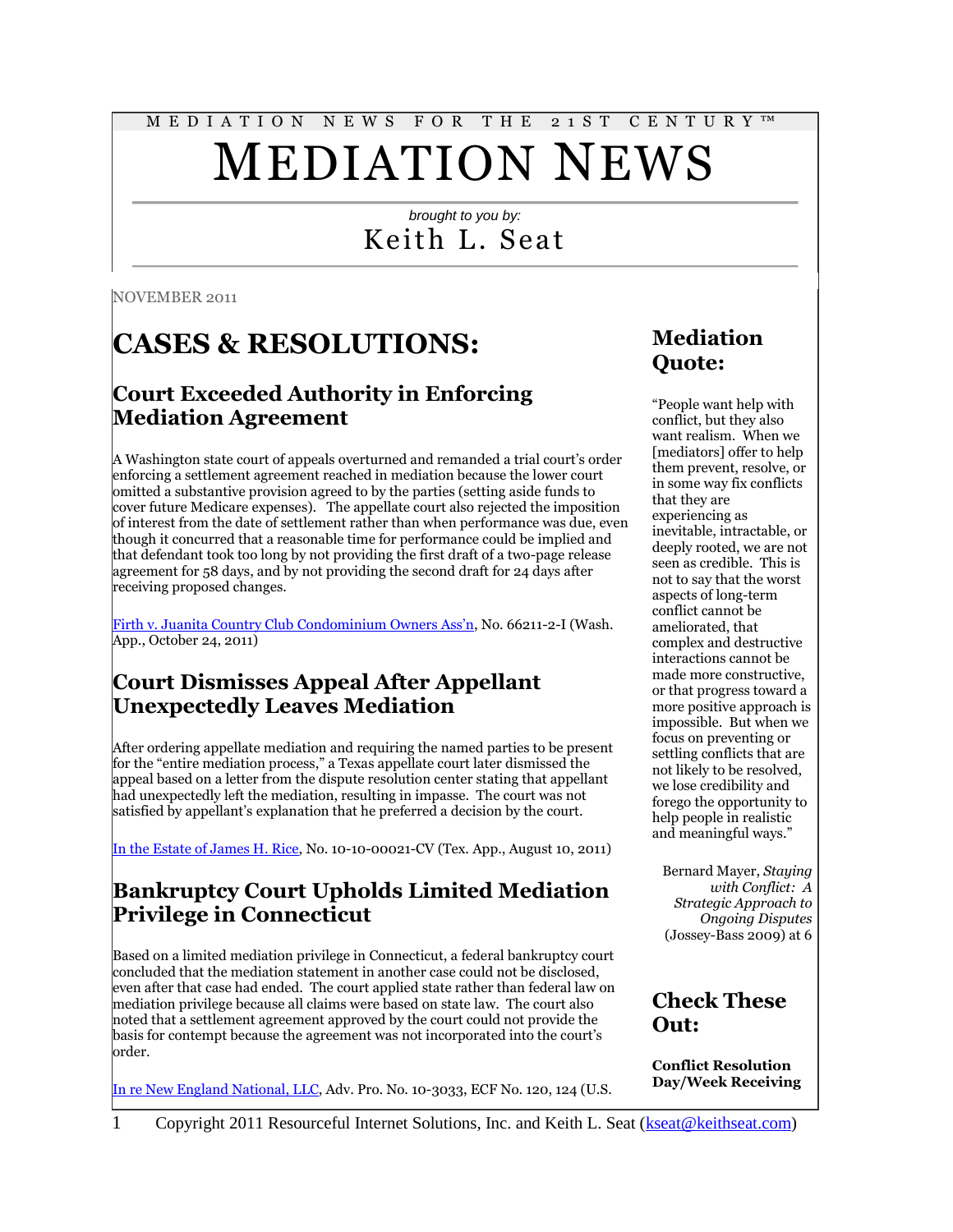Bankr. D. Conn., October 24, 2011)

#### **Court Permits Mediation with Only a Few Participating Plaintiffs**

A federal trial court in Florida agreed to a proposal that court-ordered mediation would occur with as few as three plaintiffs present, due to the large number of plaintiffs in the litigation, as long as plaintiffs had an opportunity to object to the proposed procedure prior to the mediation session and, as in a class action, the nonattending plaintiffs were able to object afterwards to any settlement reached at the mediation. The court noted that the nonattending plaintiffs must agree to maintain the confidentiality of mediation information they receive.

[Figueiras v. Devereux Foundation, Inc.,](http://scholar.google.com/scholar_case?case=3357954959102289527&hl=en&lr=lang_en&as_sdt=2,9&as_vis=1&oi=scholaralrt&ct=alrt&cd=0) No. 1:09-cv-00227-MP-GRJ (U.S.D.C. N.D. Fla., October 7, 2011)

### **Other Notable or High Profile Proceedings**

- Insurer's agreement to a \$50,000 increase in the settlement amount over the \$1.6 million reached in mediation was enforced by the court over the objection of the insured who was responsible for a sizeable deductible, because an insurer generally has the right to control settlement of claims in good faith. [Davis v. Valero Refining Co.,](http://scholar.google.com/scholar_case?case=4843124705000850016&hl=en&lr=lang_en&as_sdt=2,9&as_vis=1&oi=scholaralrt&ct=alrt&cd=1) No. A-1337-10T3 (N.J. Super. Ct. App., October 14, 2011).
- In a serious personal injury case with multiple insurance policies, an insurer that declined to participate in mediation cannot attack the reasonableness of settlement or avoid summary judgment by asserting merely that a jury might have found facts resulting in lower damages. [Utica Mut. Ins. Co. v. Government Empls. Ins. Co.,](http://scholar.google.com/scholar_case?case=4257485848052077044&hl=en&lr=lang_en&as_sdt=2,9&as_vis=1&oi=scholaralrt&ct=alrt&cd=2) 2011 NY Slip Op. 32428(U) (N.Y. Sup. Ct., September 13, 2011).
- A Texas appellate court held that compliance with the statute of frauds, requiring a sufficient written description for conveyance of land, is required to enforce a mediated settlement agreement, but that reference to the litigation being resolved, which included property descriptions, is sufficient. [Fontenot v. Hanus,](http://scholar.google.com/scholar_case?case=4626344132804592389&hl=en&lr=lang_en&as_sdt=2,9&as_vis=1&oi=scholaralrt&ct=alrt&cd=7) No. 11-10-00016-CV (Tex. App., August 31, 2011).
- The amount in an agreement reached by Orange County, Florida with Expedia in mediation over hotel taxes to be paid by Internet-based businesses is being revealed to the county commissioners who must vote on it only if they agree to sign a confidentiality agreement. The county mayor and at least one commissioner may vote for the agreement without knowing the amount, based on their confidence in the county comptroller who negotiated it. [Orlando Sentinel](http://www.orlandosentinel.com/business/os-orange-expedia-hotel-taxes-settlement-20111017,0,2975626.story) (October 17, 2011)
- A Texas appellate court affirmed enforcement of a handwritten mediation agreement stating that the parties "agree to enter into a formal settlement agreement," because key terms were set forth and there was no language clarifying that the parties did not intend to be bound by the handwritten agreement. [Border Gateway, LLC v. Gomez,](http://scholar.google.com/scholar_case?case=17661087015912654714&hl=en&lr=lang_en&as_sdt=2,9&as_vis=1&oi=scholaralrt&ct=alrt&cd=7) No. 14-10-01266-CV (Tex. App., September 20, 2011).
- A court refused to enjoin the effort by a party to obtain from another court the confidential mediation information that the first court had previously found subject to a mediation privilege. [In re Teligent, Inc.,](http://scholar.google.com/scholar_case?case=16806881043541156475&hl=en&lr=lang_en&as_sdt=2,9&as_vis=1&oi=scholaralrt&ct=alrt&cd=0) No. 01-12974

#### **Greater Attention**

Conflict Resolution Day (October 19/20) and Conflict Resolution Week (October 16-22) are receiving increasing focus, with various events across the country, including:

- The American Bar Association Mediation Week theme is "Civility and Civil Public Discourse" and the group is providing a wide array of mediation-related materials online to assist in the development and dissemination of mediation principles. [American](http://www.americanbar.org/groups/dispute_resolution/resources/national_mediation_week.html)  **[Bar Association](http://www.americanbar.org/groups/dispute_resolution/resources/national_mediation_week.html)** (October 2011)
- Wyoming is observing Conflict Resolution Day for the first time state-wide, with presentations and workshops throughout the week of October 17-21 and a statewide symposium on October 19. The Wyoming Agriculture and Natural Resource Mediation Program is sponsoring the observances. [Casper](http://www.casperjournal.com/news/quick_news/article_62844cf6-ebce-57ef-823b-468e7d6f019f.html)  [Journal](http://www.casperjournal.com/news/quick_news/article_62844cf6-ebce-57ef-823b-468e7d6f019f.html) (October 15, 2011); [Trib.com](http://trib.com/news/local/casper/casper-symposium-highlights-conflict-resolution-day/article_0faf2b55-49d3-5e5b-9240-cd0a783ad51e.html) (October 15, 2011)
- New York state is commemorating Mediation Settlement Day on October 20 by lighting buildings in blue to increase awareness of mediation. For the second year, Albany Law School, Niagara Falls and Mid-Hudson Bridge are being lit in blue, and Peace Bridge in Buffalo and 7 World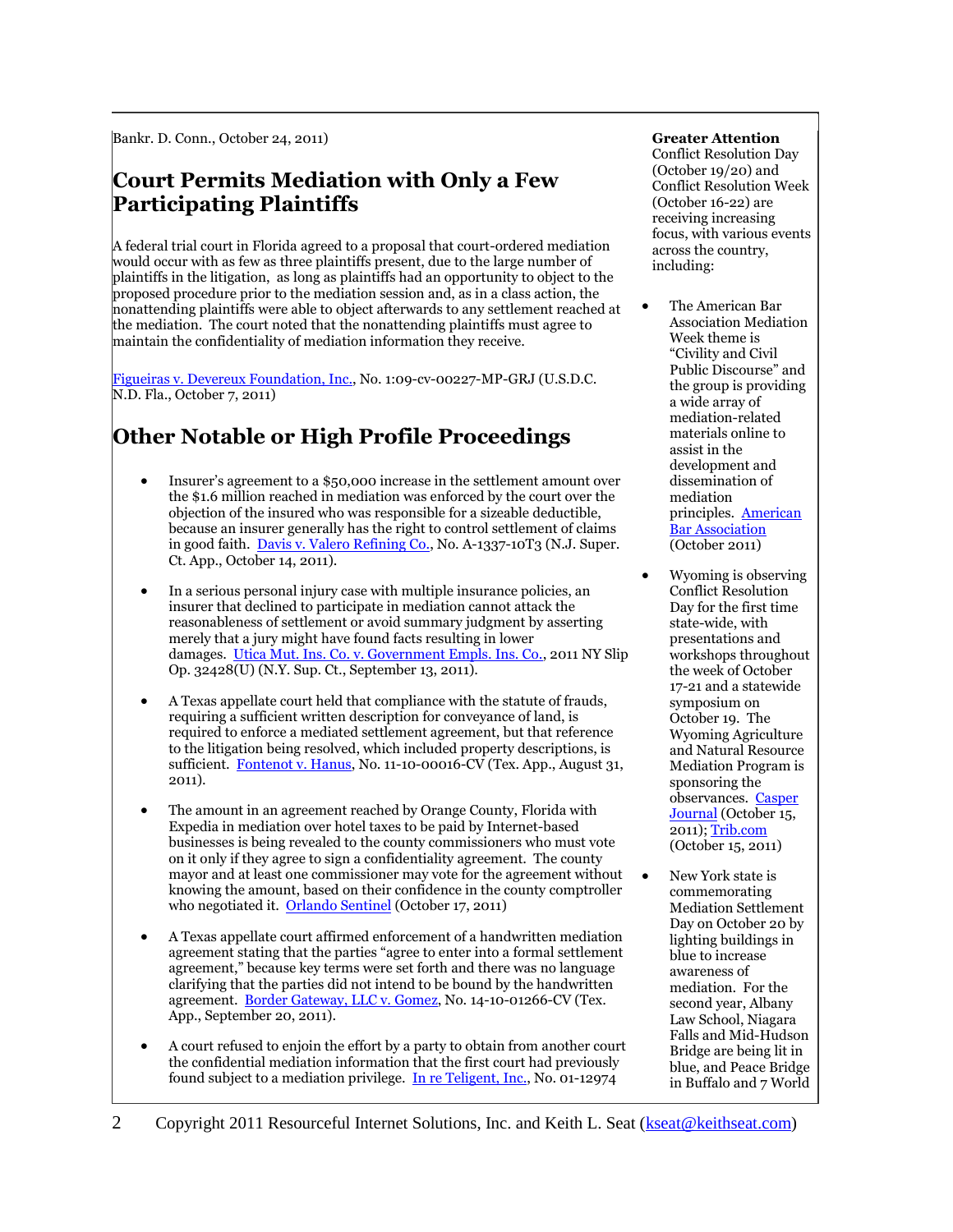(SMB), Adv. Proc. No. 03-2523 (U.S. Bankr. S.D.N.Y., October 3, 2011).

- The length of mediation was one factor that the court looked at in reducing attorneys' fees from 20% to 15% in an ERISA class action settlement. [In re Wachovia Corp. ERISA Litig.,](http://scholar.google.com/scholar_case?case=11176766230640060502&hl=en&lr=lang_en&as_sdt=2,9&as_vis=1&oi=scholaralrt&ct=alrt&cd=5) (U.S.D.C. W.D. N.C., October 24, 2011).
- A court concluded that a settlement was made in good faith, in part due to court-sponsored mediation and third-party mediation. [Smith v. Wacker](http://scholar.google.com/scholar_case?case=13229333588190380376&hl=en&lr=lang_en&as_sdt=2,9&as_vis=1&oi=scholaralrt&ct=alrt&cd=3)  [Neuson Corp.,](http://scholar.google.com/scholar_case?case=13229333588190380376&hl=en&lr=lang_en&as_sdt=2,9&as_vis=1&oi=scholaralrt&ct=alrt&cd=3) No. 09-CV-1064-DRH-DGW (U.S.D.C. S.D. Ill., October 13, 2011).
- Discovery of mediated settlement amounts agreed to by co-defendants was denied to defendant which did not settle, because abolition of joint and several liability in Florida meant that defendant could not seek a setoff based on other defendants' payments. Wal-Mart Stores, Inc. v. [Strachan,](http://scholar.google.com/scholar_case?case=14412409502421908881&hl=en&lr=lang_en&as_sdt=2,9&as_vis=1&oi=scholaralrt&ct=alrt&cd=15) No. 4D11-2539 (Fla. App. 4th Dist., October 12, 2011).

#### **NEWS & INITIATIVES:**

#### **European Parliament Issues Resolution to Analyze Implementation of Mediation Directive**

European Union member states were directed in 2008 to implement mediation in civil and commercial matters by May 2011; all have reported compliance except for the Czech Republic, Austria, Finland and Sweden. The European Parliament has now issued a resolution to examine the implementation of mediation in the member states, what practitioners and users think about mediation, and whether further action is needed. Among many other things, the resolution notes that mediation confidentiality differs widely among member states and that more coherence may be needed; financial incentives to encourage mediation and settlement differ, with some member states refunding court fees; some national legislation goes beyond the Mediation Directive to achieve important results; knowledge of the benefits of mediation should be promoted; and common standards for mediators are important for high quality professional training and accreditation and better mediation. The resolution goes to the parliaments of the member states, the Council and the Commission, which plans a formal communication on implementation of the Mediation Directive in 2013.

[European Parliament Resolution \(T7-0361/2011\)](http://www.europarl.europa.eu/sides/getDoc.do?pubRef=-//EP//TEXT+TA+P7-TA-2011-0361+0+DOC+XML+V0//EN) (September 13, 2011)

#### **Canada's Banking Ombuds Calls on Regulators to Require Banks to Mediate Client Disputes**

Canada's Ombudsman for Banking Services and Investments (OBSI) is asking regulators to mandate that banks continue to use the independent national agency to settle any disputes with clients that the banks cannot resolve internally. The issue arose after Toronto Dominion Bank announced plans to withdraw from OBSI and begin using another ADR service; Royal Bank of Canada has been using that service since it left OBSI three years ago. OBSI was created to handle complaints against banks and since 2002 has also been responsible for resolving investment complaints.

Trade Center in New York City are being added for the first time. [Steuben](http://www.steubencourier.com/news_now/x464385053/State-landmarks-to-celebrate-Mediation-Settlement-Day)  [Courier.com](http://www.steubencourier.com/news_now/x464385053/State-landmarks-to-celebrate-Mediation-Settlement-Day) (October 20, 2011)

 The Association for Conflict Resolution states that it first conceived Conflict Resolution Day in 2005 and provides numerous suggestions for how to celebrate the day. [ACR Website](http://www.acrnet.org/crday/)

#### **Educational Developments**

Mediators Beyond Borders has established an International Training Center and an academic alliance with Southern Methodist University's Dispute Resolution & Conflict Management Center in Plano, Texas. The first training of the MBB International Training Center is November 11-12, "Leaving Your Ethnocentric Baggage on the Plane: An Exploration of Culture and Perspective for Conflict Resolution Practitioners Preparing for International Field Work." [Mediators](http://www.mediatorsbeyondborders.org/what/documents/MBBSMUITC-Nov11-12-Agenda-fordistribution82211.pdf)  [Beyond Borders](http://www.mediatorsbeyondborders.org/what/documents/MBBSMUITC-Nov11-12-Agenda-fordistribution82211.pdf) (October 2011)

The Werner Institute at Creighton University is hosting the Association of American Law Schools Works-in-Progress conference on alternative dispute resolution scholarship which is taking place November 4- 5. [PR Web](http://www.prweb.com/releases/2011/9/prweb8836566.htm) (September 29, 2011)

Brenau University hosts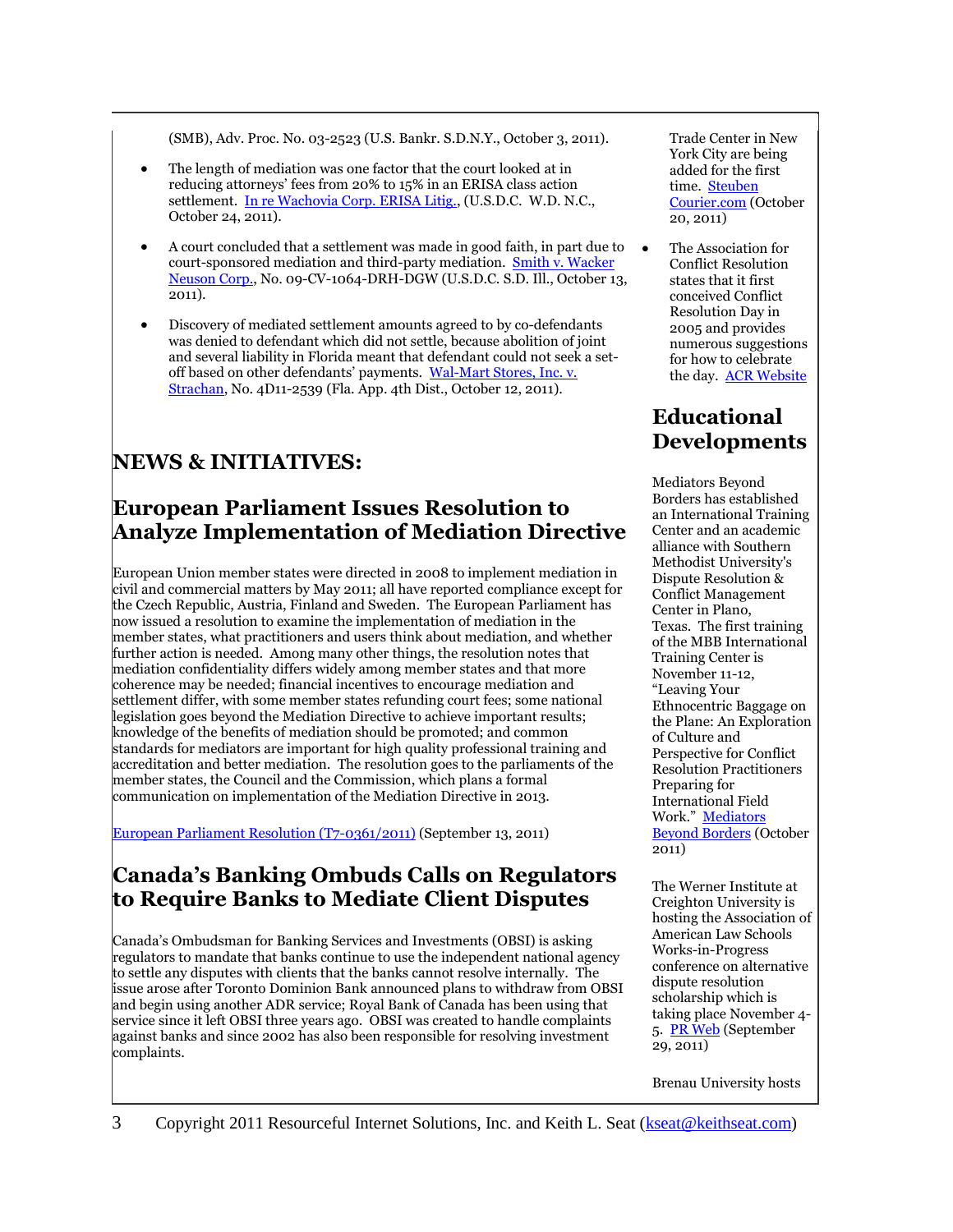[The Star.com](http://www.thestar.com/business/article/1079063--don-t-let-banks-opt-out-of-customer-complaints-system-ombud-asks) (October 31, 2011)

#### **Other International Mediation Developments**

- The proposed [Legal Services Regulation Bill](http://www.oireachtas.ie/documents/bills28/bills/2011/5811/document2.pdf) in **Ireland** would, among many other things, establish an independent disciplinary tribunal and a new procedure for complaints against the legal profession, and refer disputes to mediation only when the authority believes mediation would be successful. [Irish Times.com](http://www.irishtimes.com/newspaper/breaking/2011/1012/breaking35.html) (October 12, 2011)
- A university in **Scotland** has begun offering masters courses for a postgraduate certificate in mediation and conflict management. [Kingpin-](http://www.kingpin-seo.co.uk/press-releases/get-a-degree-in-workplace-mediation/213311)[SEO](http://www.kingpin-seo.co.uk/press-releases/get-a-degree-in-workplace-mediation/213311) (September 13, 2011)
- The Chief Justice of **Malta** suggests mediation of cases on appeal, as well as an evaluation comparing Malta's mandatory and voluntary mediation systems. [Times of Malta.com](http://www.timesofmalta.com/articles/view/20111003/local/chief-justice-suggests-mediation-while-appeals-are-pending.387623) (October 3, 2011)
- The **Qatar** Financial Centre (QFC) Civil and Commercial Court appointed as its first director of alternative dispute resolution a former director of the Centre for Effective Dispute Resolution (CEDR) who had worked with the court for four years. **[Zawya](http://www.zawya.com/story.cfm/sidZAWYA20111017133536)** (October 17, 2011)
- The Tamil Nadu Mediation and Conciliation Centre is training judges from around the **Indian** state so that judges can help litigants settle disputes. [Indian Express](http://www.indianexpress.com/news/mediator-force-to-get-more-hands/867640/0) (October 30, 2011)
- A High Court Judge of Madras, in the **Indian** state of Tamil Nadu, stated that judges need to see if cases can be resolved through mediation and conciliation, and specifically encouraged insurance and transport companies to settle matters, as some accident compensation cases have been pending for 20 years. **[IBN Live News](http://ibnlive.in.com/generalnewsfeed/news/approach-lok-adalats-with-open-mind-judge/827171.html)** (September 17, 2011)
- The **Singapore** Mediation Centre reports that construction payment disputes are at a three-year low, based on its caseload. The Centre has assisted over 4,000 parties in mediation and encourages businesses to sign a Singapore Mediation Charter, promising to consider mediation first when disputes arise. [The Straits Times](http://www.straitstimes.com/BreakingNews/Singapore/Story/STIStory_725398.html) (October 20, 2011)[; Today Online](http://www.todayonline.com/Singapore/EDC110910-0000274/More-than-4,000-parties-have-voluntarily-engaged-in-mediation) (September 10, 2011)
- The **Falkland Islands** obtained its first mediation program. **[SARTMA.com](http://sartma.com/art_9206.html)** (October 22, 2011)

#### **Law Students Assist Federal Court's Mediation Program**

Mediations are likely to quadruple this year in the U.S. District Court for the Southern District of New York due to automatic court referrals to mediation, beginning with employment discrimination matters; encouragement to mediate police brutality claims; and a rule shortening mediation timeframes. Three local law schools are responding with clinical programs in which law students counsel clients, prepare mediation statements, and represent parties in mediation of employment discrimination cases.

[New York Law Journal](http://www.newyorklawjournal.com/PubArticleNY.jsp?id=1202514585271&Southern_District_Taps_Law_Students_For_Role_in_Court_Mediation_Program&slreturn=1) (September 16, 2011)

its ninth annual intercollegiate Mock Mediation Tournament in Gainesville, Georgia with 16 teams, which is the largest regional invitational tournament. A national tournament follows in November in Des Moines, Iowa. [Access North](http://www.accessnorthga.com/detail.php?n=242539)  [GA.com](http://www.accessnorthga.com/detail.php?n=242539) (October 6, 2011)

#### **Mediation on Television**

Oprah Winfrey's cable network began showing victim-offender mediations on September 17 in the show *Confronting*, with each one-hour segment documenting a single emotional story of a violent crime that culminates with a meeting of victim and offender in a prison mediation. The premiere episode features parents confronting the man who killed their daughter in a drunk driving accident. [Discovery Press](http://press.discovery.com/us/own/programs/confronting/)  [Web](http://press.discovery.com/us/own/programs/confronting/) (September 17, 2011)

Production on the second season of the lightweight mediation drama *Fairly Legal* is under way. USA Network acknowledged the show fell short in its first season and is retooling it with a new executive producer in place of its creator. [The](http://www.hollywoodreporter.com/live-feed/fairly-legal-ryan-johnson-series-regular-254721)  [Hollywood Reporter](http://www.hollywoodreporter.com/live-feed/fairly-legal-ryan-johnson-series-regular-254721) (October 28, 2011)

An episode of *The Good Wife* involves dramatic action around a courtordered mediation. [Ology](http://ology.com/tv/good-wife-recap-get-room) (October 10, 2011)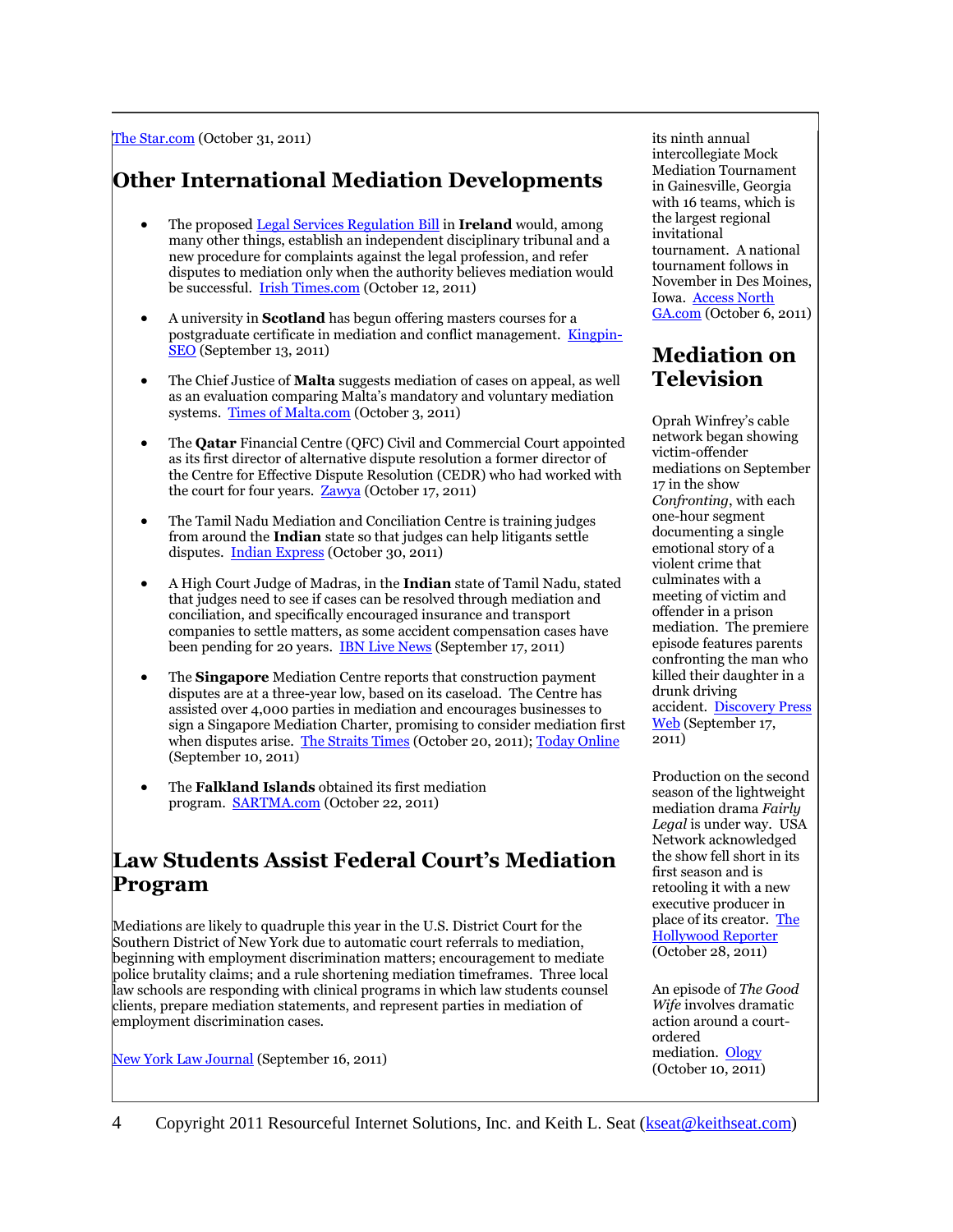#### **North Carolina Uses Disaster Mediation Program for Hurricane Claims**

North Carolina's Department of Insurance announced that the state's Disaster Mediation Program may be used by homeowners whose insurance claims from Hurricane Irene have been denied. Nine counties have been declared disaster areas thus far and others may be added. The Disaster Mediation Program was begun in 2006 to assist with homeowner insurance disputes in the aftermath of disasters.

[North Carolina News Network](http://www.ncnn.com/edit-news/7221-state-announces-mediation-assistance-with-insurance-claims) (September 2, 2011)

#### **Update on Home Foreclosure Mediation**

- The residential foreclosure crisis continues in **Florida**, with a backlog of 350,000 cases, but a judicial committee appointed in late September by the Florida Supreme Court recommended that the court end its foreclosure mediation program so that the state's 20 circuit courts could join a newly-created uniform mediation program or merely require mediation on a case-by-case basis. Problems contacting homeowners resulted in the current program reaching only 42% of eligible borrowers and only 14% participating in mediation, which is mandatory only for lenders. About one-fourth of the cases actually mediated reached agreement during mediation, however in additional cases proponents note that paperwork exchanged at mediation often resulted in loan modifications within three months. But overall only 3.6% of cases referred to mediation in Florida reached agreement, resulting in the court's current examination of the program. In addition to lack of participation by borrowers, there has been little enforcement to motivate lenders who have been resistant to mediation; many banks are unwilling to work hard in mediation, saying that they tried to find solutions prior to initiating foreclosure. Options for improving Florida's mediation program include requiring borrowers to participate, considering sanctions for noncompliance, exploring reduced fees (currently \$750 paid by lender) with borrower contributions, and tracking post-mediation settlements. [The Palm Beach Post](http://www.palmbeachpost.com/money/foreclosures/florida-supreme-court-reconsidering-foreclosure-mediation-program-1880655.html) (September 26, 2011); The Palm Beach [Post](http://www.palmbeachpost.com/money/foreclosures/panel-kill-foreclosure-mediation-1927455.html) (October 21, 2011)[; The Palm Beach Post](http://www.palmbeachpost.com/money/foreclosures/s-florida-judges-brace-for-a-possible-fallout-1933766.html) (October 25, 2011)
- Analysis of home foreclosure mediation programs in **New England** by the Federal Reserve Bank of Boston emphasizes the importance of requiring participation by both lenders and borrowers and initiating the mediation process as early as possible. Automatic enrollment of qualifying households, such as the mediation programs in **Philadelphia** and **Connecticut**, have participation rates around 70%, while programs with only an opt-in provision for borrowers top out at about 20% participation, as in **Nevada**. **Maryland** has had only a 10% participation rate in its voluntary mediation program, while **New Hampshire's** voluntary program has only achieved 14 agreements in over 100 mediations in its first 18 months. The report also notes that mediation programs do less well in the early stages when dealing with a backlog of foreclosures. Importantly, in **Connecticut**, nearly 80% of homeowners who completed the mediation program over a three year period kept their homes (64%) or made a "graceful" exit (15%) by way of short sales or the like. The report cites Connecticut's program, which also incorporates two sources of financial assistance for homeowners, as a model for the rest of the country. Other programs also are noteworthy, including Nevada with an 89% success rate (but only 20% participation), and Philadelphia with 84% success. [Housing Wire](http://www.housingwire.com/2011/09/29/boston-fed-forced-foreclosure-mediation-more-successful) (September 29, 2011); [The Day.com](http://www.theday.com/article/20110930/BIZ04/309309897/1044)

#### **Other Cases & Resolutions:**

 A California appellate court affirmed approval of a \$9.7 million settlement fund established in mediation for former gym members. [Williams v.](http://scholar.google.com/scholar_case?case=3262432103624326539&hl=en&lr=lang_en&as_sdt=2,9&as_vis=1&oi=scholaralrt&ct=alrt&cd=0)  [L.A. Fitness Int'l, LLC](http://scholar.google.com/scholar_case?case=3262432103624326539&hl=en&lr=lang_en&as_sdt=2,9&as_vis=1&oi=scholaralrt&ct=alrt&cd=0), No. B225622 (Cal. App. 2d Dist., September 15, 2011).

 Nissan North America agreed in mediation to pay the Rutherford County (Tennessee) Industrial Development Board \$6.25 million to resolve a dispute over bonds issued by the county to land a Nissan plant**.** [The Daily News](http://www.dnj.com/article/20111026/NEWS01/111026003)  [Journal](http://www.dnj.com/article/20111026/NEWS01/111026003) (October 26, 2011)

 Owners of luxury condos in a San Francisco building have recovered over \$5 million in mediation from the builder and 13 subcontractors for shoddy construction, which at \$169,000 each is the highest per-unit recovery ever in California. [Market](http://www.marketwatch.com/story/luxury-condo-owners-recover-record-54-million-for-faulty-construction-2011-10-24)  [Watch](http://www.marketwatch.com/story/luxury-condo-owners-recover-record-54-million-for-faulty-construction-2011-10-24) (October 24, 2011)

 A bankruptcy judge again refuses to confirm the reorganization efforts of bank holding company Washington Mutual until it participates in mediation with creditor groups. [JD Supra](http://www.jdsupra.com/post/documentViewer.aspx?fid=85fa1f96-bd63-43ce-a2a2-602704b3520e) (October 17, 2011)

 Marathon City, Florida agreed in mediation to pay \$3 million to an island property owner after removing a failing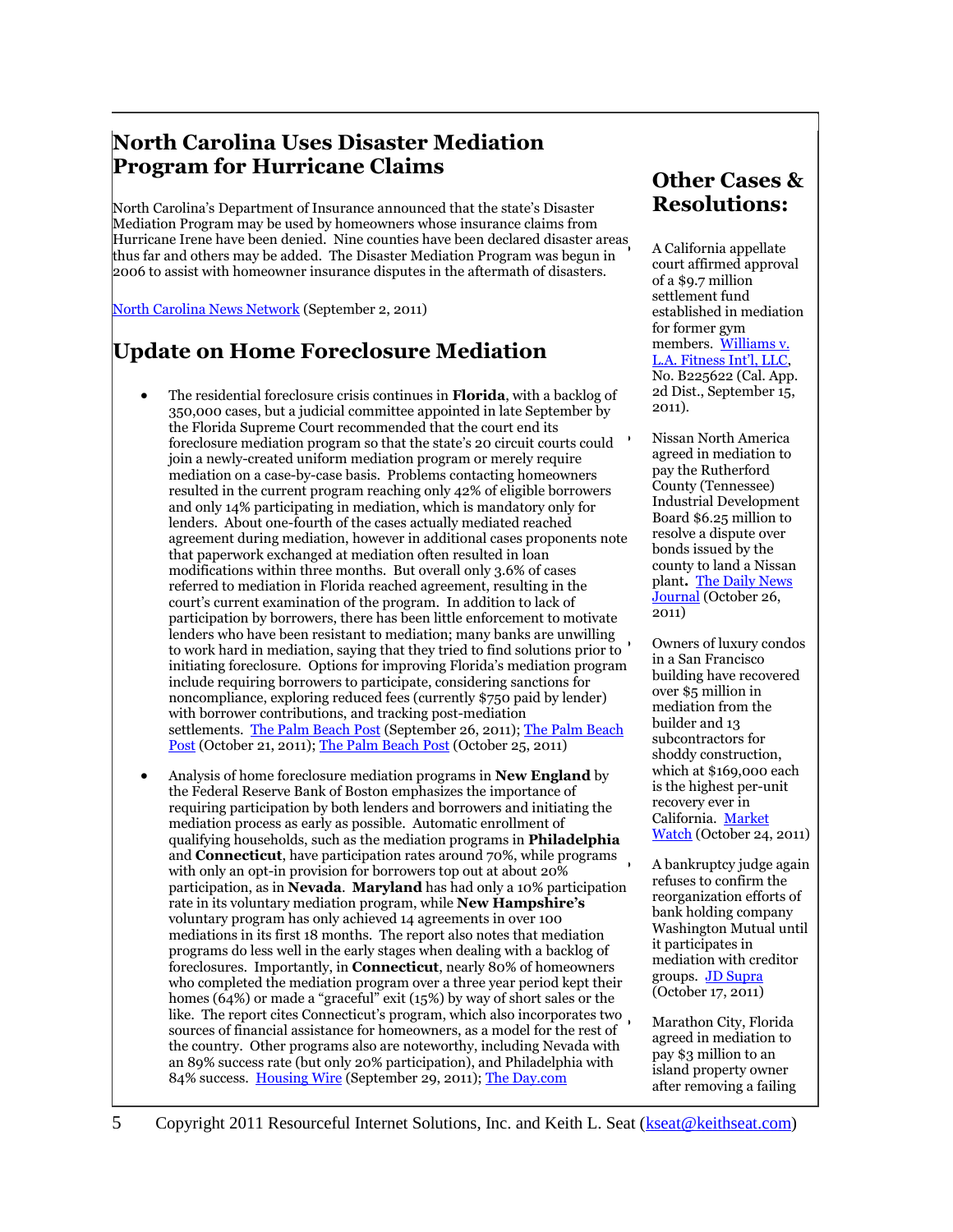(September 30, 2011)[; Research Report](http://www.google.com/url?sa=t&rct=j&q=state%20foreclosure%20efforts%20in%20new%20england&source=web&cd=1&ved=0CEMQFjAA&url=http%3A%2F%2Fwww.bos.frb.org%2Feconomic%2Fneppc%2Fresearchreports%2F2011%2Fneppcrr1103.pdf&ei=lgy4TujhGYrg2AW63ciRAQ&usg=AFQjCNE8ZcMtpFrucqQDv54djGGQtPVbmg) (September 2011)

- The **Massachusetts** Bankers Association has raised objections to a new mandatory mediation foreclosure ordinance for homeowners in **Springfield** that went into effect on September 13. Among other challenges, bankers are concerned about vagueness, such as daily fines being imposed on banks that do not engage in "good faith" negotiations, and requiring banks to consider the issue of debt forgiveness. [Mass](http://www.masslive.com/news/index.ssf/2011/09/massachusetts_bankers_associat.html)  [Live.com](http://www.masslive.com/news/index.ssf/2011/09/massachusetts_bankers_associat.html) (September 26, 2011)
- The constitutionality of the Foreclosure Mediation Program in **Nevada** is being challenged under both the U.S. and state constitutions in an appeal asserting the Takings Clause of both constitutions and other grounds. However, the appeal is to the Nevada Supreme Court, which runs the state Foreclosure Mediation Program, so the case may end up in federal court. [Nevada Journal](http://nevadajournal.com/2011/10/25/second-lawsuit-challenges-constitutionality-foreclosure-mediation-program/) (October 27, 2011)
- Foreclosure activity in **Nevada**, including foreclosure mediation, is being delayed while lenders adjust to legislation (AB 284) that went into effect on October 1 to deter robo-signing and require additional information and safeguards. [Reno Gazette-Journal](http://www.rgj.com/article/20111030/BIZ02/110300338/Notices-default-could-hit-record-low-due-new-Nevada-law) (October 29, 2011)
- In **Missouri**, a group called Communities Creating Opportunities is seeking to enact state legislation to require mediation prior to home foreclosure. Currently, Missouri homeowners can be evicted in as few as 38 days after receiving a foreclosure notice. [Fox4KC.com](http://www.fox4kc.com/news/wdaf-kansas-city-foreclosure-community-gathers-to-support-foreclosure-mediation-law-20111018,0,7662679.story) (October 18, 2011)

#### **Other Notable News & Initiatives**

- Proposed California legislation, AB 506, would require cities to participate in mediation before declaring bankruptcy. A mediator would be chosen by a state commission and would determine if the city negotiated in good faith, which would be required prior to filing bankruptcy. Vallejo Times [Herald](http://www.timesheraldonline.com/news/ci_18825197) (September 4, 2011)
- The Kansas Agricultural Mediation Service, funded by a U.S. Department of Agriculture grant, continues to help farmers and lenders work out solutions to challenging financial problems. The service includes financial counseling through the Farm Analyst Program to put a financial plan in place making it possible to work things out with the lender. [TMC Net.com](http://sip-trunking.tmcnet.com/news/2011/10/15/5858299.htm) (October 15, 2011)
- The UK's Music Publishers Association has created a new mediation service for its members, with a panel of mediators available at a "beneficial rate." The service is being administered by the MPA, which offers its London offices for mediation sessions. [Music Week](http://www.musicweek.com/story.asp?sectioncode=1&storycode=1047150&c=1) (October 25, 2011)

364-ton drawbridge. Keys [Net.com](http://www.keysnet.com/2011/10/01/383099/city-our-3-million-in-boot-key.html) (October 1, 2011)

- Mediation resulted in settlement of a \$250 million ESOP class action litigation against the Tribune Co. for \$32 million, which has been approved by the bankruptcy court. [BusinessWeek](http://www.businessweek.com/news/2011-10-24/lehman-innkeepers-madoff-tribune-xanadoo-bankruptcy.html) (October 24, 2011)
- Daytona State College is seeking mediation to obtain repayment of \$1.5 million from the insurer of Community Cultural Foundation, which has been dissolved. [The](http://www.news-journalonline.com/news/local/east-volusia/2011/09/27/state-dissolves-community-cultural-foundation-as-daytona-state-seeks-15-million-repayment.html)  [Daytona Beach News-](http://www.news-journalonline.com/news/local/east-volusia/2011/09/27/state-dissolves-community-cultural-foundation-as-daytona-state-seeks-15-million-repayment.html)[Journal](http://www.news-journalonline.com/news/local/east-volusia/2011/09/27/state-dissolves-community-cultural-foundation-as-daytona-state-seeks-15-million-repayment.html) (September 27, 2011)
- The Clark County Council approved a \$2.2 million mediation agreement to fund the Clark County Sheriff's office for the rest of the year, resolving litigation filed by the Sheriff when the county received \$7 million less than requested**.** [News](http://newsandtribune.com/clarkcounty/x1078458176/Clark-Council-settles-multiple-mandates)  [and Tribune.com](http://newsandtribune.com/clarkcounty/x1078458176/Clark-Council-settles-multiple-mandates) (September 13, 2011)

 The Port Authority of Guam resolved a million dollar claim with a contractor in mediation. [KUAM.com](http://www.kuam.com/story/15865068/2011/10/24/ort-watts-settle-lawsuit) (October 24, 2011) Selmer, Tennessee agreed in mediation to pay \$500,000 toward the six deaths and 22 injuries when a race car hit spectators in 2007. [Jackson Sun.com](http://www.jacksonsun.com/article/20110907/NEWS01/109070320/Selmer-offers-500K-crash-victims) (September 6, 2011)

 Pensacola, Florida agreed to a \$500,000 settlement in mediation with the mother of a teenage bicyclist killed by the police car he was fleeing;